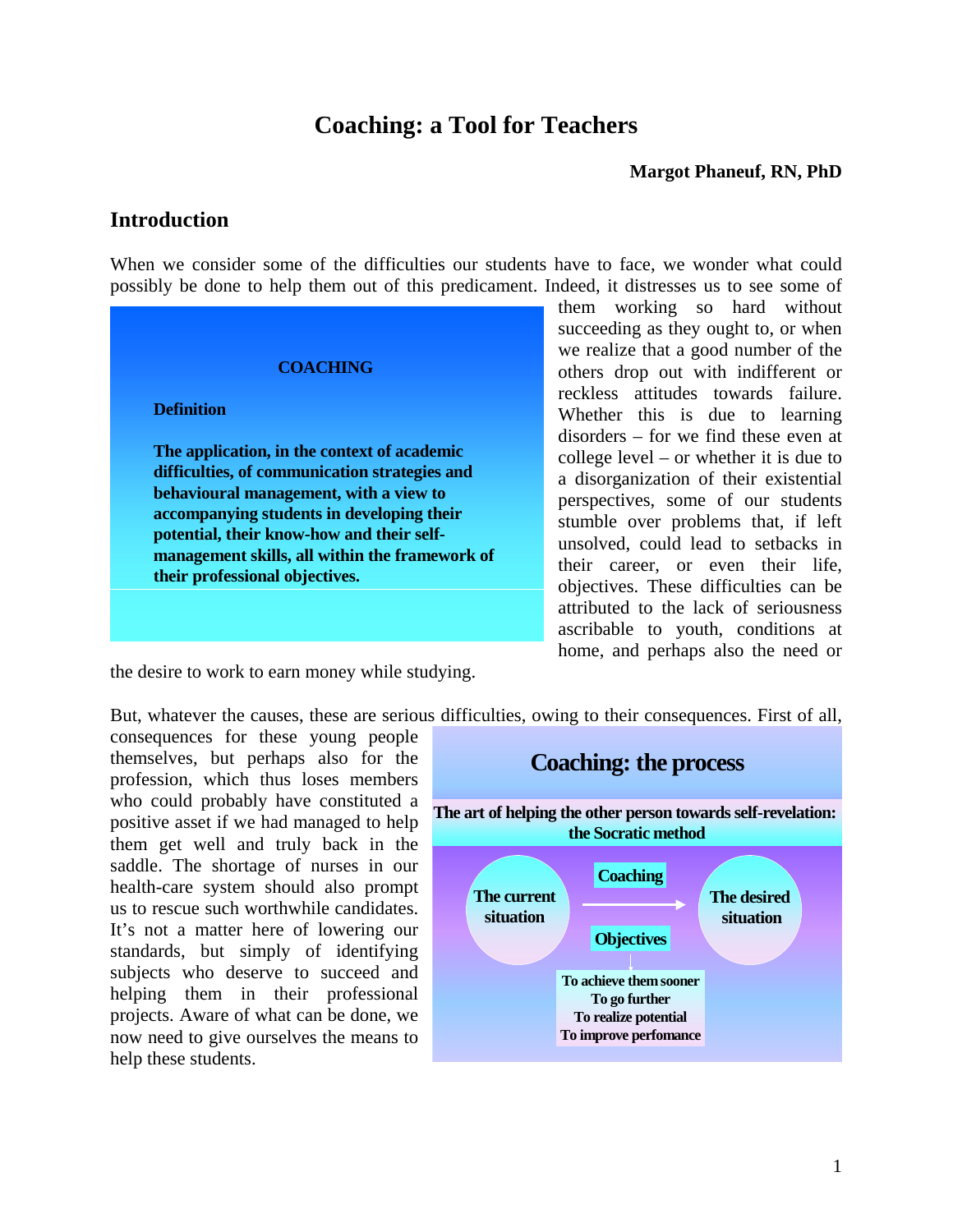### **Coaching: a means within our reach**

Over the past few years, pedagogy has been enriched by a very valuable new tool: "coaching",

which can help us to alleviate, if not resolve, these types of problems. This strategy is based on the principle that performance can always be improved, that in a given context a human being can always learn to excel or to blossom more fully. Which means that anybody could potentially resort to the use of a coach, and not only when faced with difficulties, although the need is greater when this is the case. In the field of education, the term "coaching" covers different forms of assistance and stimulation used to help students who experience problems with their educational programmes so they can



give of their best. The term derives from the world of sport, which is obsessed with performance. And in pedagogy, as in the demanding sporting milieu, it aims to increase the student's competence and to allow her to attain a high level of performance.

# **Applying coaching in practical settings**

Ideally, coaching as it is currently practised involves individual appointments. But, as in the world of business, it can also be applied to groups. In our college environment, where time is



limited, a classical application, with a series of one-to-one sessions, is perhaps not easy to do. But this strategy can very well be applied in informal smallgroup sessions of four or five students who are experiencing difficulties with their studies. Coaching is practical in that a limited number of sessions may be enough. If there are not too many students and the coaching is properly handled, three or four initial meetings of around one hour and then the occasional follow-up to support them along the way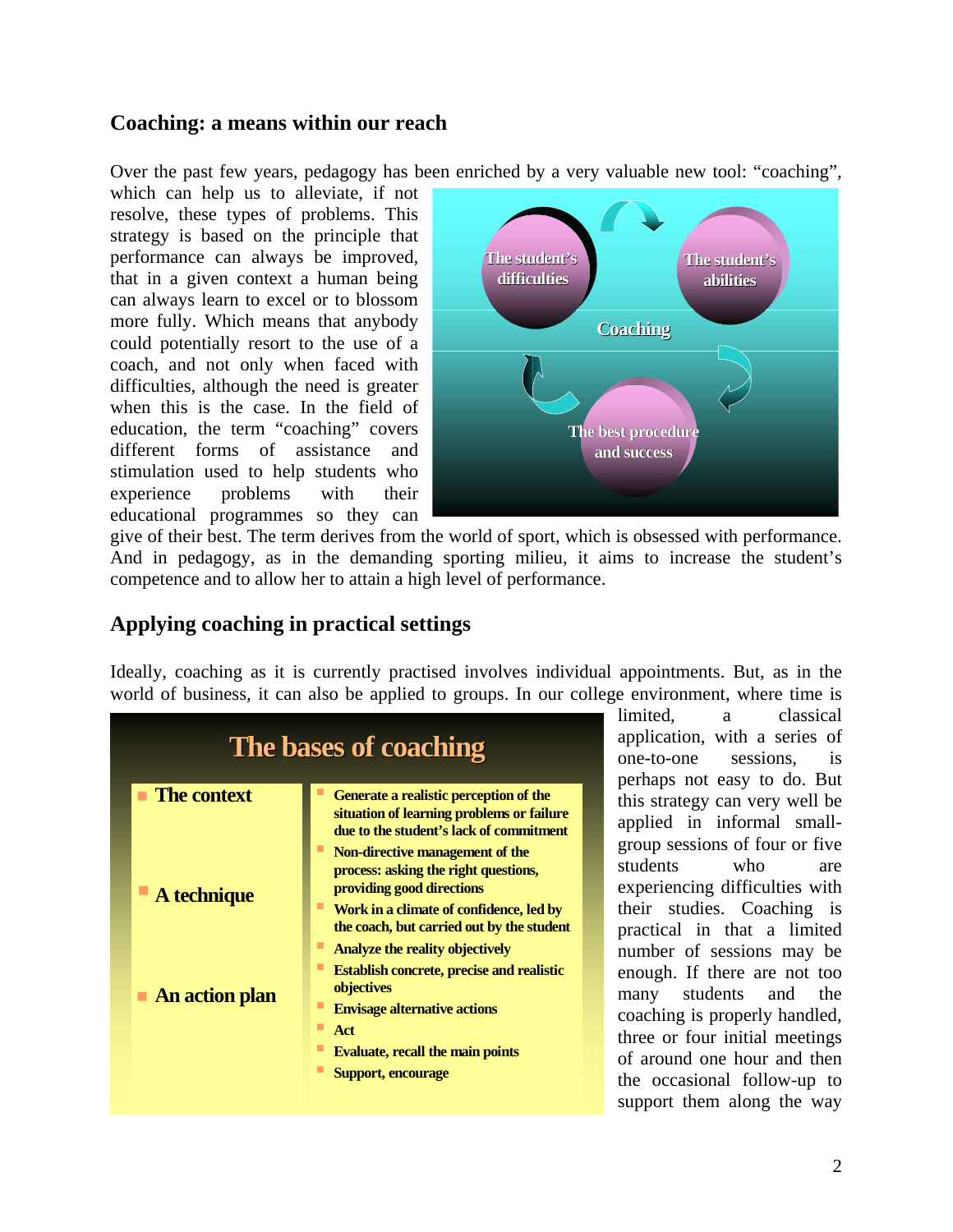could be sufficient. This follow-up reinforces the efforts already made and facilitates the evaluation of the student's progress. For these meetings, it is also necessary to provide a suitable venue and timetable, as well as the requisite materials: flip charts or PowerPoint presentation, a computer, Internet connection, etc.

# **The aims of coaching**



Developed by Timothy Gallwey in the 1980s, the strategy of coaching is based on non-directive intervention and is grounded on confidence in human potential. It is an approach to the management of the student's skills that aspires essentially to achieving change through the clarification of her life objectives and educational aspirations, and through the optimization of her potential. The dominant attitude within coaching is anti-authoritarian and strives towards the self-evident aim of helping the student sharpen her self-awareness, to build the selfconfidence needed for the

development of any skill, and, finally, to construct her own life. The most immediate aim is to lead her gradually to become aware of her abilities (conscious competence), and to put them into effect in the real-life context when working with patients, and go on to succeed in internalizing them (unconscious competence), which will come with experience. In short, the coach facilitates her passage towards mastering her personal abilities, which will later be accompanied by expertise.

#### **But who is the coach?**

The coach is someone who wishes to help another person to improve and develop their potential, to achieve their personal and professional targets, to become more self aware, and to become successful in their chosen field or simply in their life. The coach may be a professional in the discipline, a resource person or even a colleague, but in our case, it is above all a question of teachers.

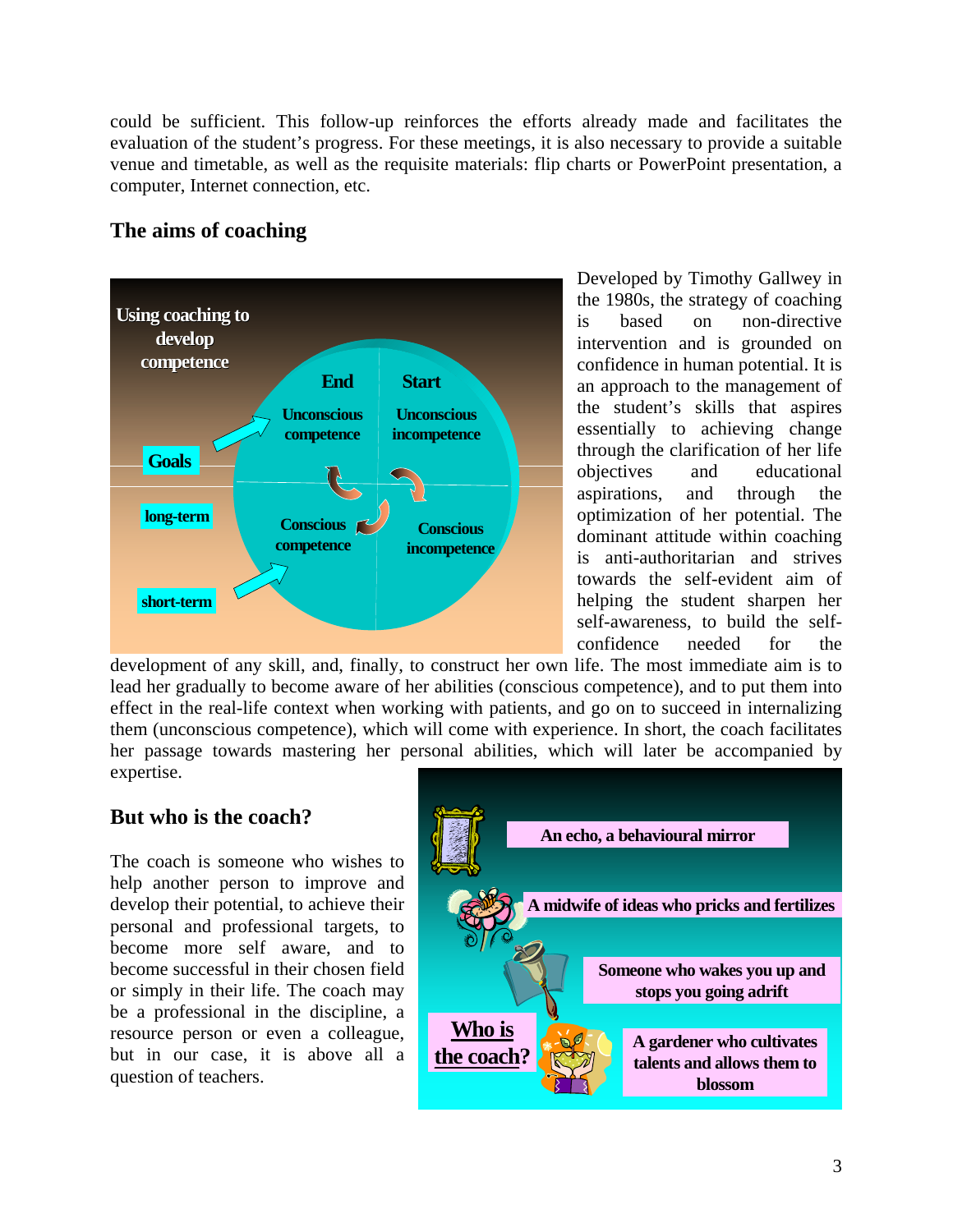There are various ways to define the coach. She can be described as an observer, a ommunicator, a developer of talents, a spiritual groundbreaker, and a midwife to ideas and c knowledge. Rather like a gardener who enriches the soil and cultivates its fruits, the coach helps the pupil to avail herself of the means of growth. The coach cultivates the blossoming of personal abilities that allow the coachee – the person being coached – to attain the goals that have been set. Within this relationship of growth, she serves as an echo for the intentions of the coachee, and as a mirror that enables her to become aware of the ways and means of blossoming and surpassing herself. The coach is not a guru exercising mental control over the coachee, her approach is rather one of freedom and personal growth.



#### What coaching is and what it is not

The philosophy at the heart of coaching is the Socratic method, which dates back to the  $5<sup>th</sup>$  century BC and is often seen as a way of creating ideas and knowledge. There are those who nevertheless maintain that the word "coach" stems from the French term "*coche"*, from the coachman who, in days gone by, used to drive or accompany, people in carriages. It is true that the term conjures up a strong image.

The strategy of coaching lies between teaching – from which it is not necessarily separate – and the helping relationship that serves as a

regard, empathy, and confrontation. Teaching can serve to provide students with a few particularly necessary isolated explanations, but the communication of knowledge is not the real aim of this strategy. Positive regard helps the student to discover her own abilities and unknown or as-yetunexploited personal resources. Its influence is of major importance in coaching. As for empathy, this communicates to the student the teacher's sympathetic understanding of her educational and personal motivating and reinforcing element together with its emphasis on positive

 **Coaching is first understanding how the other person perceives reality.** 

 **A person's representation of reality is not reality itself (the map is not the country - Korzybski).**

 **We have to recall the notion of divergence: the other person has the right to be different. We have to understand her values, her**

**ambitions, her fears. We have to know how the student**

**processes information.**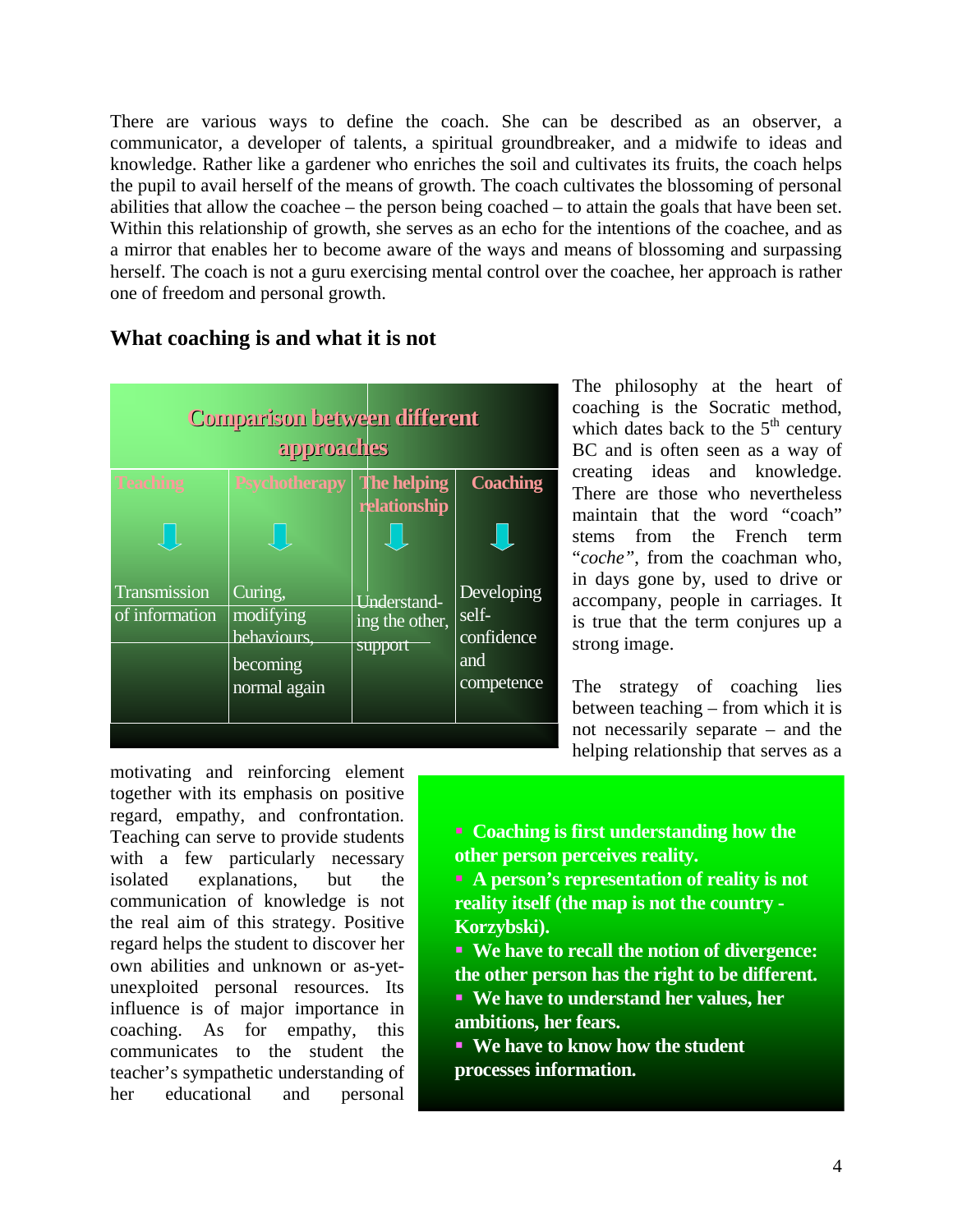difficulties, but without ever sliding into pity. Regarding confrontation, this becomes the point of contact with reality and of "setting the record straight". Excuses are never pretexts for slackening at work. In this way, the helping relationship, with its climate of acceptance and respect, and its focus directed towards confidence in human beings, always serves as a backcloth to these meetings.

Coaching is not a therapy for healing spiritual wounds: it is an essentially pragmatic tool, which appraises and helps, but is not a substitute for the student's own efforts. It aims simply to make her give her utmost, by creating a particularly warm and fertile relationship with her. Essentially optimistic, coaching is concerned with future possibilities rather than past mistakes. It provides a positive vision of the situation and of the student's capabilities of success, but without ever letting her entertain false hopes. The coach "works" with the student's motivation, one of the components of emotional intelligence, which is the key to our experiences of success since it helps us develop essential capabilities s uch as self-knowledge. Indeed, how can one actualize a

capacity if one is unaware of possessing it? Emotional intelligence also includes self-confidence and self esteem, other qualities that are indispensable to success.

# **The dia gnostic phase**

Once the details of the meeting are fixed, the phase of diagnosing the student's difficulties and her ability to resolve them begins. But this is also the stage of evaluation of the overall situation. The coach's attention cannot focus only on organizational or



learning difficulties, but must widen to take into account every aspect of the student's life, in order to be able to provide her with the appropriate help. The subject's economic, family and psychological conditions, as well as her health, intellectual ability, and needs on a variety of levels, must also, if necessary, be taken into account in order not to give inappropriate guidance.

#### **Getting to know the student**

Before being able to start coaching, we first need to know the people with whom we have to work. We need to know how they react, their values towards work, success, and preparing for their future, but it is just as useful to know  $-$  at least minimally  $-$  about how they process information: is the student's thinking organized or divergent? How capable is she of abstraction or pragmatism, and what are her strengths and weaknesses in terms of memory, organization and psychomotor skills? In other words, to help the student, we must be able to position ourselves in relation to her possibilities and limitations. It is this knowledge that enables the coach to personalize her intervention. To facilitate this reciprocal knowledge, the student can be asked to carry out a "radar profile" of her abilities and limitations. These can be discussed with her as a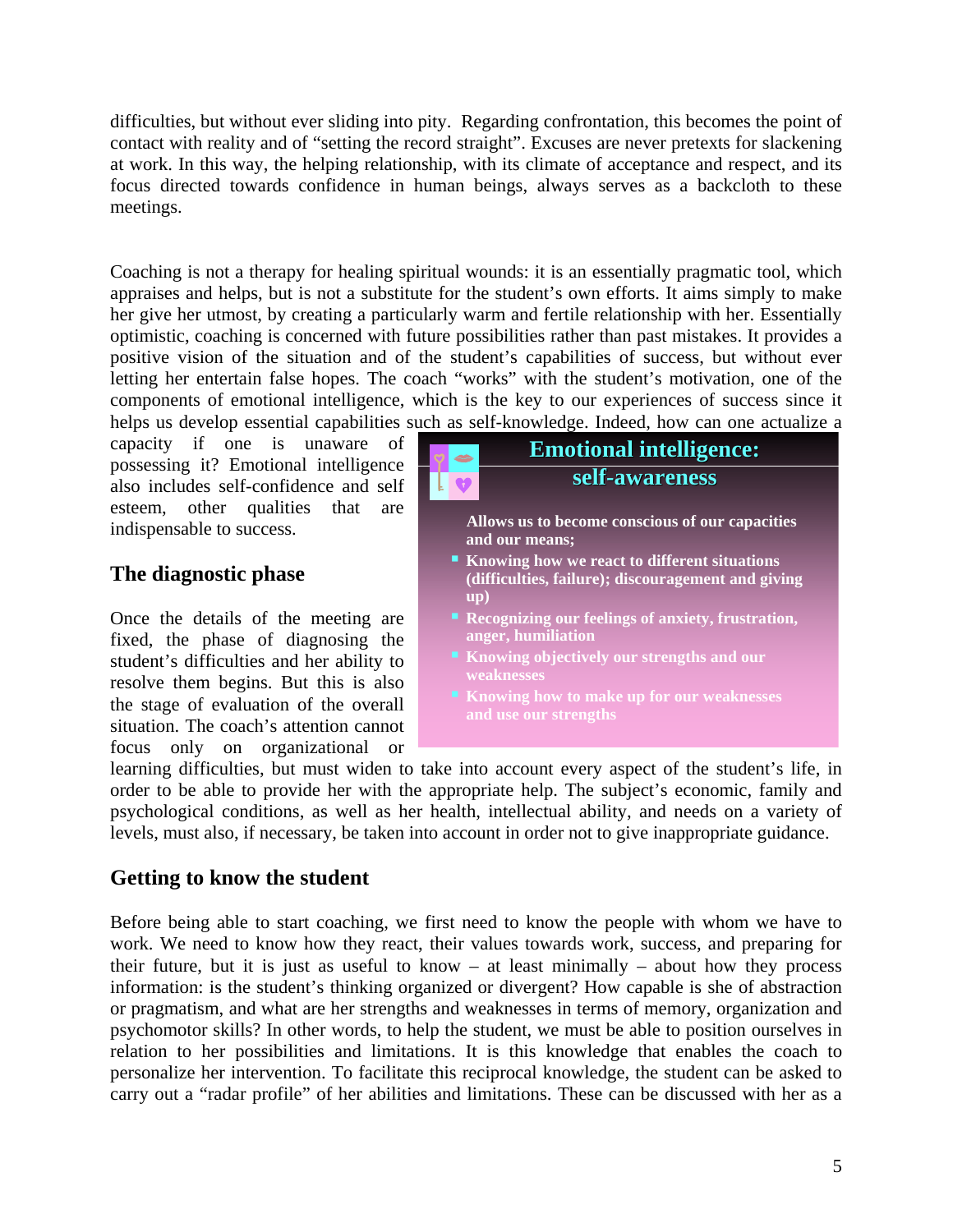

means of testing her realism, and leading her to become aware of her strengths, and to overcome her limitations.

#### **Coaching strategies**

The most commonly used coaching strategy is questioning, could almost be which considered Socratic, since it constantly leads the "coachee" to examine the pertinence of her judgements and investments she is willing to make, as well as the orientation that she applies to

her efforts. The questions asked should instigate reflection, self-evaluation, and projection into the future. For example, the coach might ask: "What things do you feel strongly about? What is your view of your situation? What do you think could be done? How do you rate your chances of success? What do you think of your time management? What do you feel are your greatest strengths? What is holding you back? How could you improve your division of time between work and study? Do you feel motivated to embark on a process of change?"

These questions, coupled with observation, help the coach get to know the student. They permit the measurement of the difficulties that confront her as well as her capacity for change. This questioning also helps to highlight the student's strengths through asking her, for example, to talk about previous successes, and – through analysing them with her – discovering their determining factors, and pointing out the strengths behind these successes, and of which she can still make use.



categories: "pushing" and "pulling". In coaching terms, the first is supposed to be rather more directive, with incentives and suggestions, whilst the second is non-directive and always steers More generally, the coach's know-ho w is applied by means that can be divided into two opposing the student towards her own decisions and abilities. The choice between "pushing" and "pulling" often depends on the coach's intervention style, but also on the student's personality and on the timing of the coaching session – whether this is a first or a subsequent meeting. We must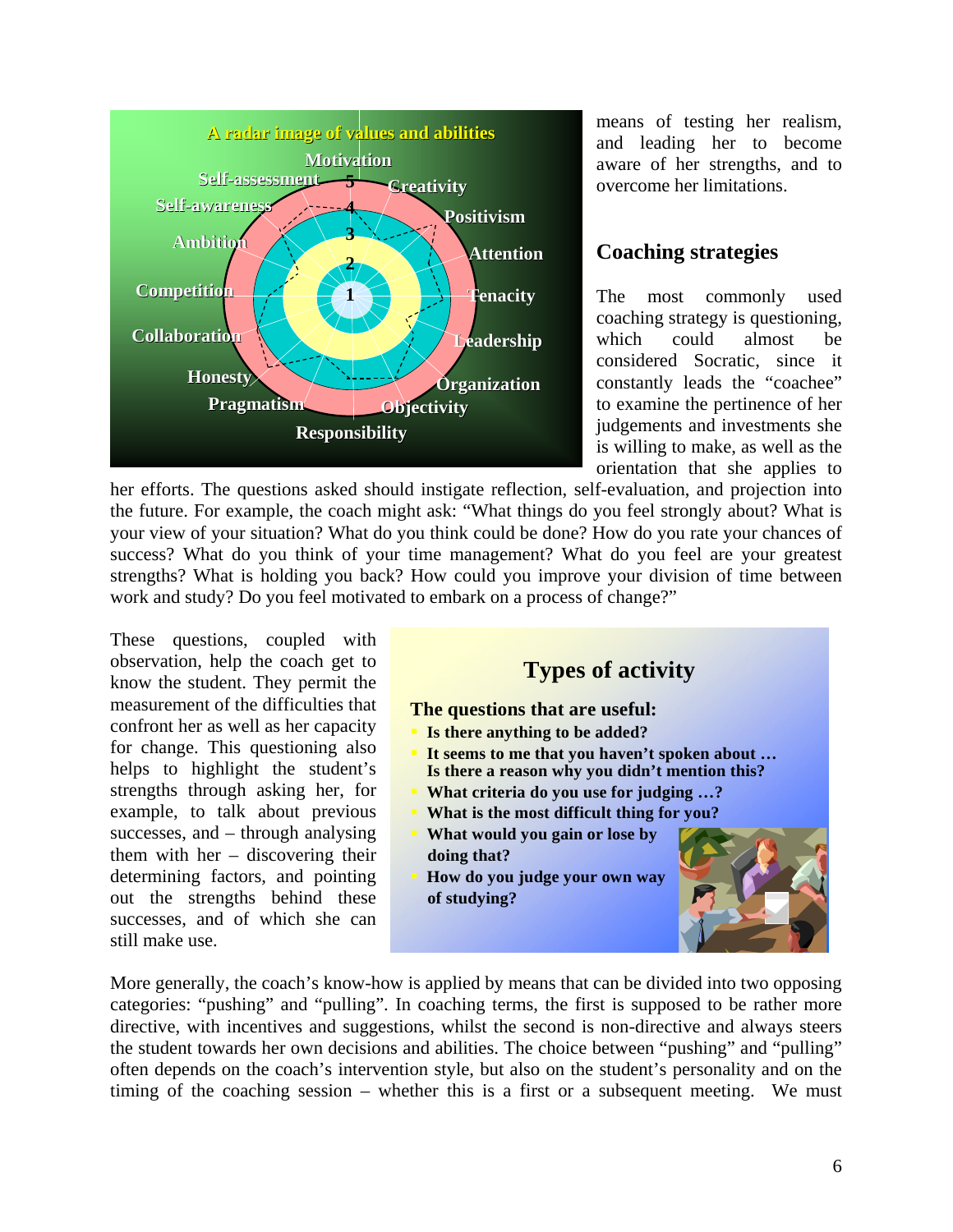

nevertheless be aware that, in order to be an effective, and more longterm, element in the learning process, coaching should be as nondirective as possible. Each of these methods has its disadvantages and risks. The ideal, therefore, is a well thought-out and relevant alternation of these two approaches.

Since students' motivation and willingness to change is being put into question, coaching can become more effective by analyzing the real context, with its advantages and difficulties for the student. This analysis must be conducted systematically with a rigorous

study of how the student manages her time, how she actually does her studying, writes her assignments and the difficulties she encounters.

need to be conducted systematically including a rigorous study of the student's time anagement, methods of studying, how she does her written assignments and the difficulties she m Once the student's motivation and desire for change have been explored, the coaching then benefits from an analysis of the reality, along with its advantages and difficulties. This analysis encounters.

regarding motivation and the amount of time spent working Students are often unrealistic about their commitments and about distractions that disturb their concentration. They underestimate the fatigue caused by late nights or parttime work. Their assessment of the time lost sometimes comes closer to illusion than to reality. A realistic appraisal of these elements with their positive and negative repercussions on their educational progress is essential in order to reach insightful conclusions before proceeding to subsequent stages of the coaching.

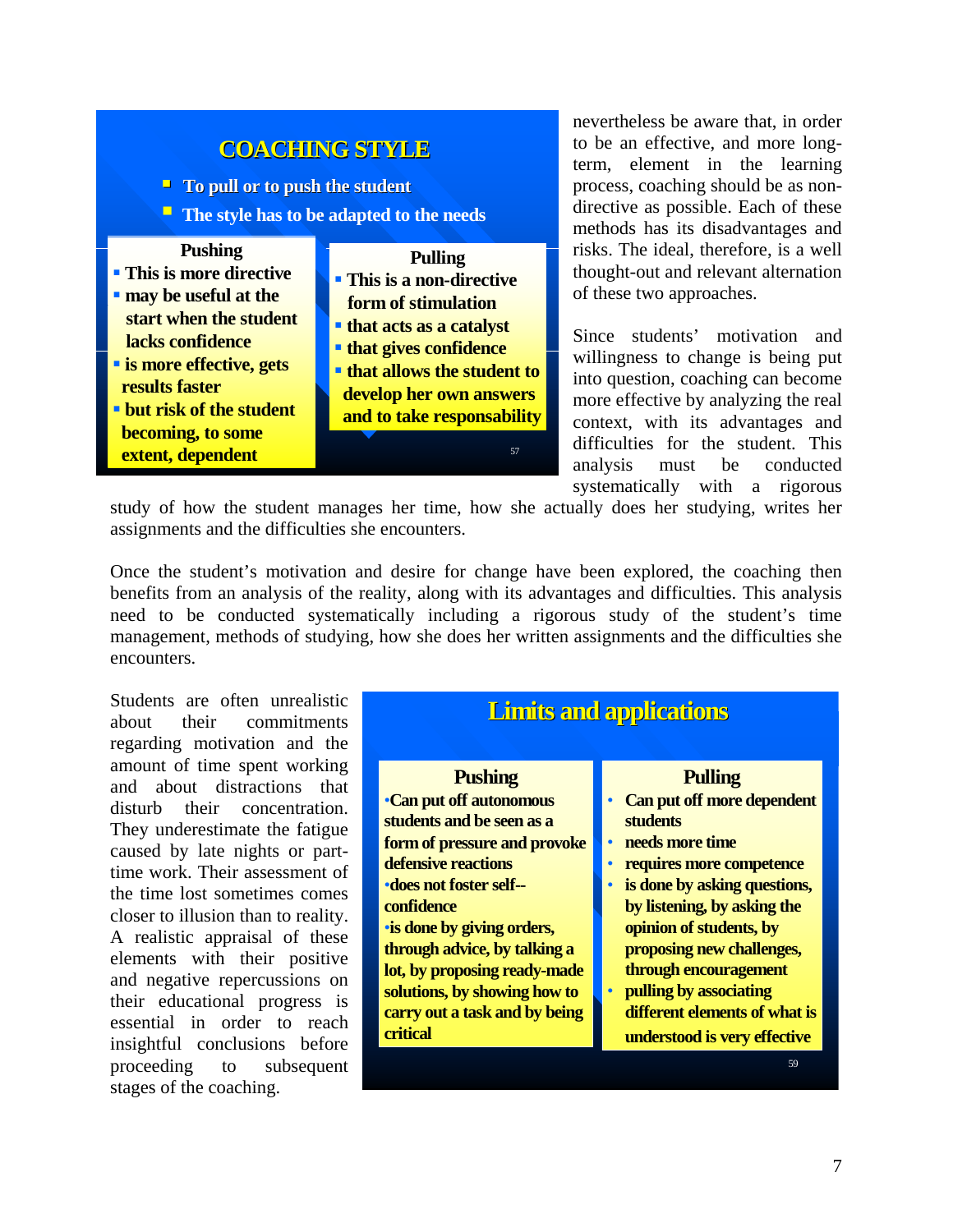#### **What happens during a coaching session**

The first coaching session should set the tone of non-directivity and willingness to help. The intended objectives and methods of these sessions are then explained to the students, who are invited to present a simplified description of their difficulties. Are they based on their practical training, involving aspects of how to provide care, how they organize their work or their interpersonal relationships with the teachers, colleagues, or the nurses where they are doing their practical training? Do they involve their theoretical learning,



with the demands of their family or other things. in certain subject areas? Or is it mor e a matter of having to deal with an overloaded timetable,

Throughout these sessions, the coach also has to monitor the psychological climate within the to discuss the strategy amongst themselves; this will facilitate debate and, often, generates a new awareness stemming from the comments of others. The coach also sets out the sequence of the group. She must reassure the participants about the demands of this strategy and must allow them



sessions, and what is expected of them. The "SMART" method can serve as a guideline.

# **s realistic objective Coaching is action-oriented:**

diagnostic phase, but it must also lead to the following stages: The coaching process passes not only through an analytical and establishing objectives, elaborating scenarios, and organizing their application. It aims to increase the awareness of resources available, but also the means and strategies

for mobilizing these. At the start, the coach needs to direct her intervention towards action by setting out concrete, attainable objectives, action alternatives, logical scenarios, and a precise plan of action created by the student herself, albeit with the support of the coach. Nothing must be left to chance. One must nevertheless recognize that gradu al changes have a better chance of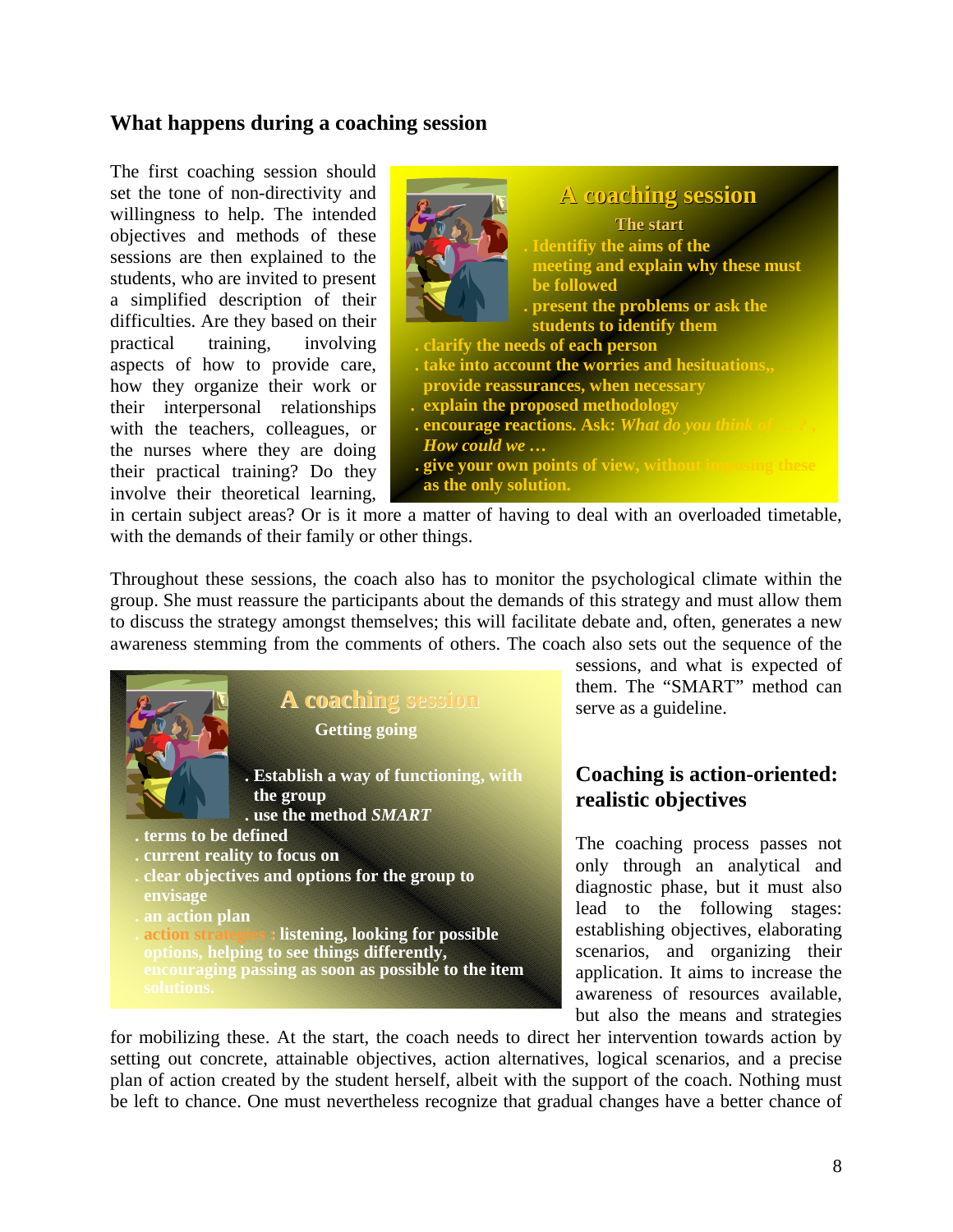succeeding, and that, in order for this success to last, the modifications should be spaced out over a period of time. With education as with feeding, too big a "mouthful" is hard to digest.

# **Explicit scenarios**

Once the objectives have been decided on, the next step to cross is the elaboration of scenarios of change. that of the student's behaviours and Overall, they must cover two spheres:



that of her work strategies. Involving oneself in the behaviours of the student requires a great deal of tact on the part of the coach, for which empathy and positive regard are particularly helpful.

Regarding the elaboration either of objectives or of scenarios, it is always the student who plays



a partnership directed at change. the lead, but with the coach in a supporting role. Coaching is in actual fact

example, the organization of a normal evening or a weekend at home, the The scenario outlines the plan of action. It defines the "when" and the "how", along with the details of its implementation. For manner of taking notes and revising them in the evening or before an exam, how the student motivates herself when she feels she is losing interest (what she should do, tell herself, or not do), and what her attitude should be when faced with a disappointing result. These scenarios must of course be functions of the difficulties that have been expressed.

#### **Concrete means**

To these scenarios there must be added concrete aids to success such as the elaboration of a portfolio, a journal, concept maps, a calendar of activities the student allows herself to do, use of the *"circept"* method with support to help understanding or intervening with a patient, training in self-esteem, in autosuggestion for self-motivation, in visualization to relieve pre-exam stress and to stimulate creativity, and in Taoist or transcendental meditation to help with concentration and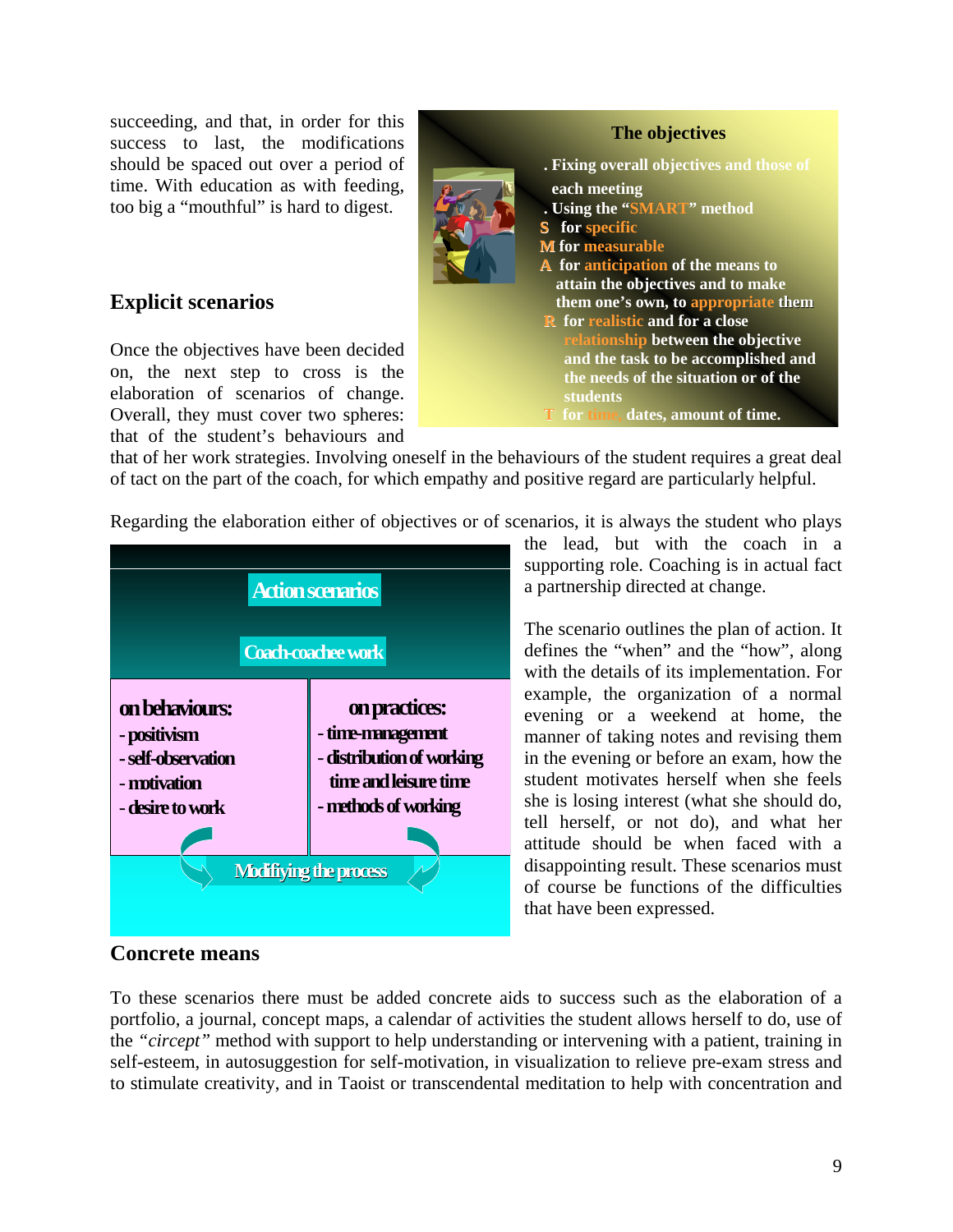sleep, relaxation, and cardiac coherence<sup>[\\*](#page-9-0)</sup> for better stress management. One could also suggest to students that they make audio or video recordings to use autoscopically during simulated techniques and interactions, as well as using the Internet to widen their network of resources.

### **Support, evaluation and follow-up**

What remains then is for the coach to support and encourage the student. This aspect of coaching is amongst the most important as, without it, the coachee often finds it difficult to maintain her efforts. Warm, friendly communication and a helping relationship are invaluable here.



Next comes the evaluation phase, when the **coach to obtained.** This stage allows the coach to **Telephone** positively reinforce the student and for the coach casts a retrospective look over the ground covered and considers the results student to make any necessary adjustments. The coach and coachee are like explorers. The coach uses her experience and judgement as a compass. The coachee decides on her objectives, but it is the coach who remains at the helm. Their combined efforts enable the orientations and methods to be refined over the course of the experience, but, in the end, it is the coachee who decides whether or not to

make the best use of them, or even to put a stop to the coaching.

Coaching is in itself a strategy of brief duration, which is over in a few sessions, but it is useful to prolong these with a follow-up that is not too demand ing. The significance of results that can be expected from this is a good indication of its usefulnes s.

<span id="page-9-0"></span> \* "Cardiac Coherence first appeared in the United States around ten years ago, thanks to neuro-science and neurocardiology research scientists. Since then, its beneficial effects on the health and its efficiency at preventing cardiovascular diseases have needed no further demonstration. This stress-management technique consists of working on the cardiac rhythm until a state of equilibrium is reached which enables the body to release anti-stress hormones capable of combating cortisol – the stress hormone. The advantage of the method lies in being able to manage one's stress in action and without meditation.

The method of regaining cardiac coherence is both simple and rapid. It consists of 4 stages:

**<sup>1.</sup> Identify your 'stress symptoms',** such as irritability, tics, agitation, talking to yourself...

**<sup>2.</sup> Engage the heart,** by focussing your attention on the surrounding area or by placing your hand over your heart, if this helps.

**<sup>3.</sup> Breathe 'through' the heart,** by adopting a regular respiratory rhythm and imagining your heart inflating as you breathe in, and deflating as you breathe out.

**<sup>4.</sup> Think of a positive memory,** which creates a pleasant and strong emotion in you (a 'surge of happiness') and relive it in your imagination as intensely as possible."

These stages help generate a coherent cardiac rhythm, which can be used to modify our reaction to stress. (Capitecorpus: [http://www.capitecorpus.com/outils-et-methodes/coherence-cardiaque.html\)](http://www.capitecorpus.com/outils-et-methodes/coherence-cardiaque.html)